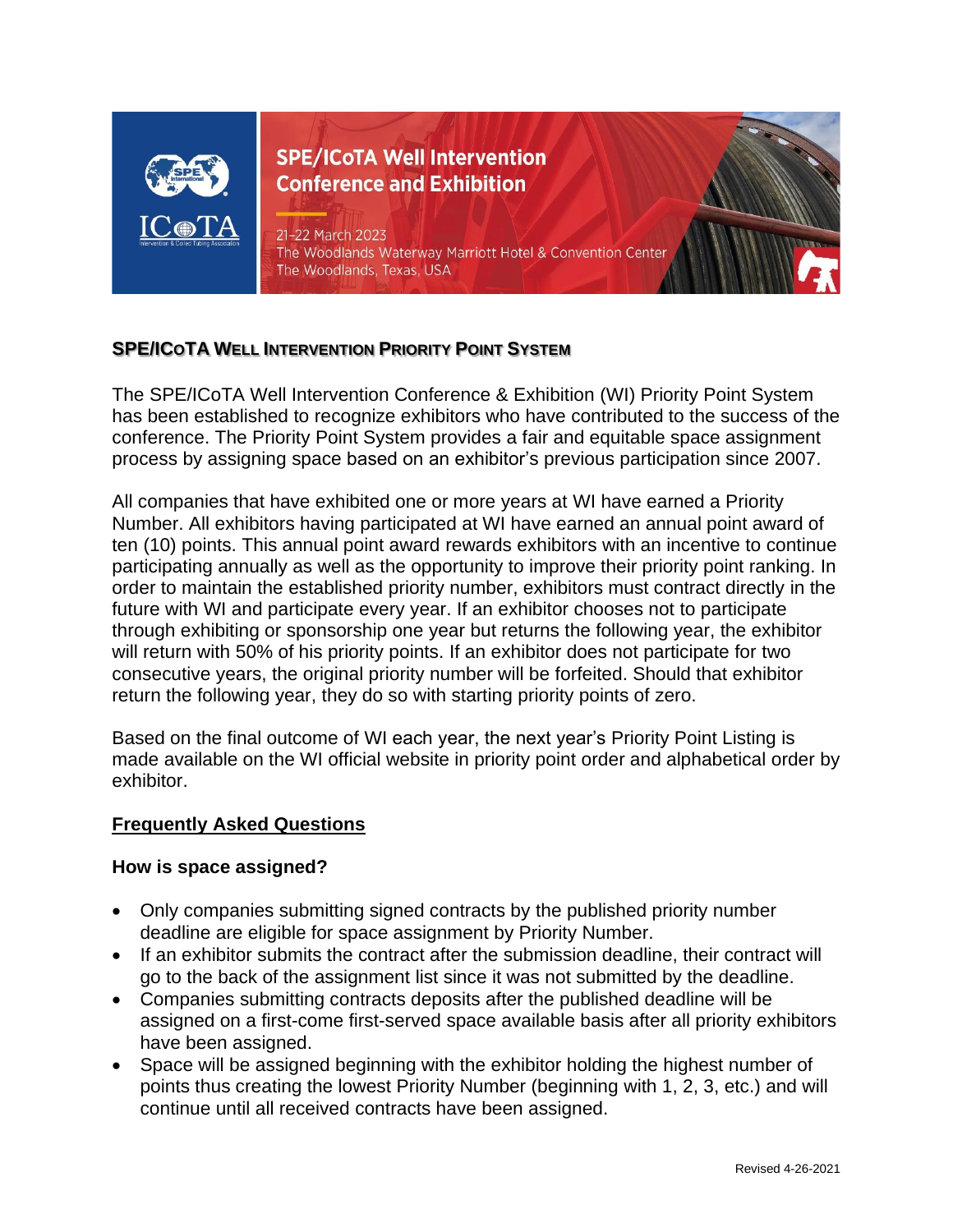- New companies submitting contracts will be assigned on a first-come first-served space available basis after all priority exhibitors have been assigned at their scheduled appointment times.
- SPE/WI show management shall assign exhibit space for the period of the current year only and does not imply that the same or similar space will be held or offered for future shows.
- The floor plan is always subject to change.

## **How are points awarded?**

• For 2023, any company who participated in the2022 event will receive ten (10) points and additional points for their sponsorship – per the following scale:

| $\circ$  | 750 - 1,200 USD spent earns 1 point |                 |
|----------|-------------------------------------|-----------------|
| $\circ$  | $1,201 - 3,000$ USD spent           | earns 2 points  |
| $\Omega$ | $3,001 - 7,500$ USD spent           | earns 3 points  |
| $\Omega$ | 7,501 - 10,000 USD spent            | earns 4 points  |
|          | $\circ$ 10,001 - above USD spent    | earns 5 points  |
|          | o Conference Sponsorship            | earns 15 points |
|          | o Outdoor Rig Sponsorship           | earns 15 points |
|          |                                     |                 |

**What if an exhibitor decides not to participate for one year**? (not applicable to 2022, as we were still coming out the pandemic)

• To maintain an active Priority Number, an exhibiting company is required to participate every year. If one year is skipped, the exhibitor can return the following year with 50% of its points. If two consecutive years are skipped the exhibitor will lose all earned points.

## **How is space selection handled for multiple divisions?**

- For each Priority Number, only one (1) contract can or will be executable.
- Exhibiting companies may allocate specific portions of the contracted space to its divisions.
- Points will be awarded to the contracted exhibiting company.
- Should a division with no priority points of its own choose not to exhibit with the company name on the contract the next year, said division will enter the Priority Point System as a new exhibitor.
- If a division and the parent company have separate Priority Numbers and exhibit under separate contracts, space will be assigned according to each separate Priority Number.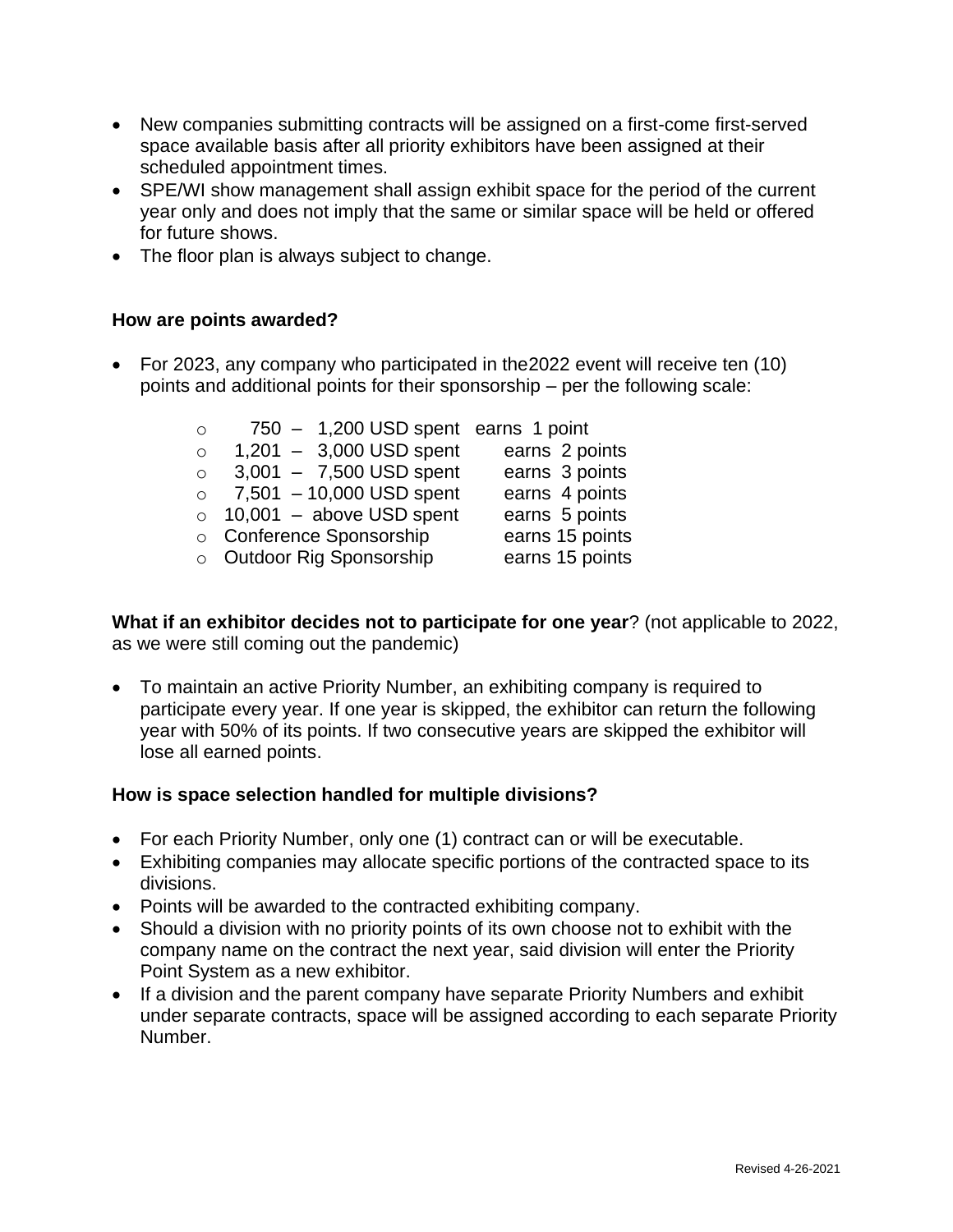## **What happens to earned points when two companies decide to exhibit together?**

- Companies are not allowed to combine Priority Point Numbers.
- The company with the highest Priority Number will retain the use of its Priority Number and the company with the lowest Priority Number will forfeit its Priority Number provided that a contract is not executed in its name each year.

## **What happens if a company decides to participate on their own?**

- Exhibiting companies who have been exhibiting with another company and who do not have a Priority Number will receive three (3) points for year each of participation, without skipping a year
- The individual company will be responsible for providing proof to SPE of participation with another company.

### **How are ties broken when more than one exhibiting company has the same Priority Point Number?**

- The date that the contract is received by SPE Show Management will determine priority.
- Should two contracts be received on the same date, the names of such exhibitors will be randomly drawn.

## **What happens to earned points if an exhibitor drops out of the conference?**

- Any exhibitor that does not participate will forfeit all earned points as stated below.
- An exhibitor that skips one year & returns the next will do so with 50% of its total points.
- After skipping 2 consecutive years, the exhibiting company's history will be erased and will be considered a new exhibitor should they decide to return to the conference.

## **How much space will a returning priority company be allowed to request?**

• In an effort to provide exhibit opportunities to as many companies as possible, priority companies will be limited to the amount of exhibit space they had in 2022 for the first round of assignments. If there is additional booth space left over after assignments, exhibitors will have the option to purchase a larger space.

## **How is space assigned for new exhibitors?**

- New companies will be assigned on a first-come first-served space available basis following the Priority Number Companies' assignments.
- If a contract is received prior to the established Priority Number deadline, assignment will be made after all priority number exhibitors have been assigned.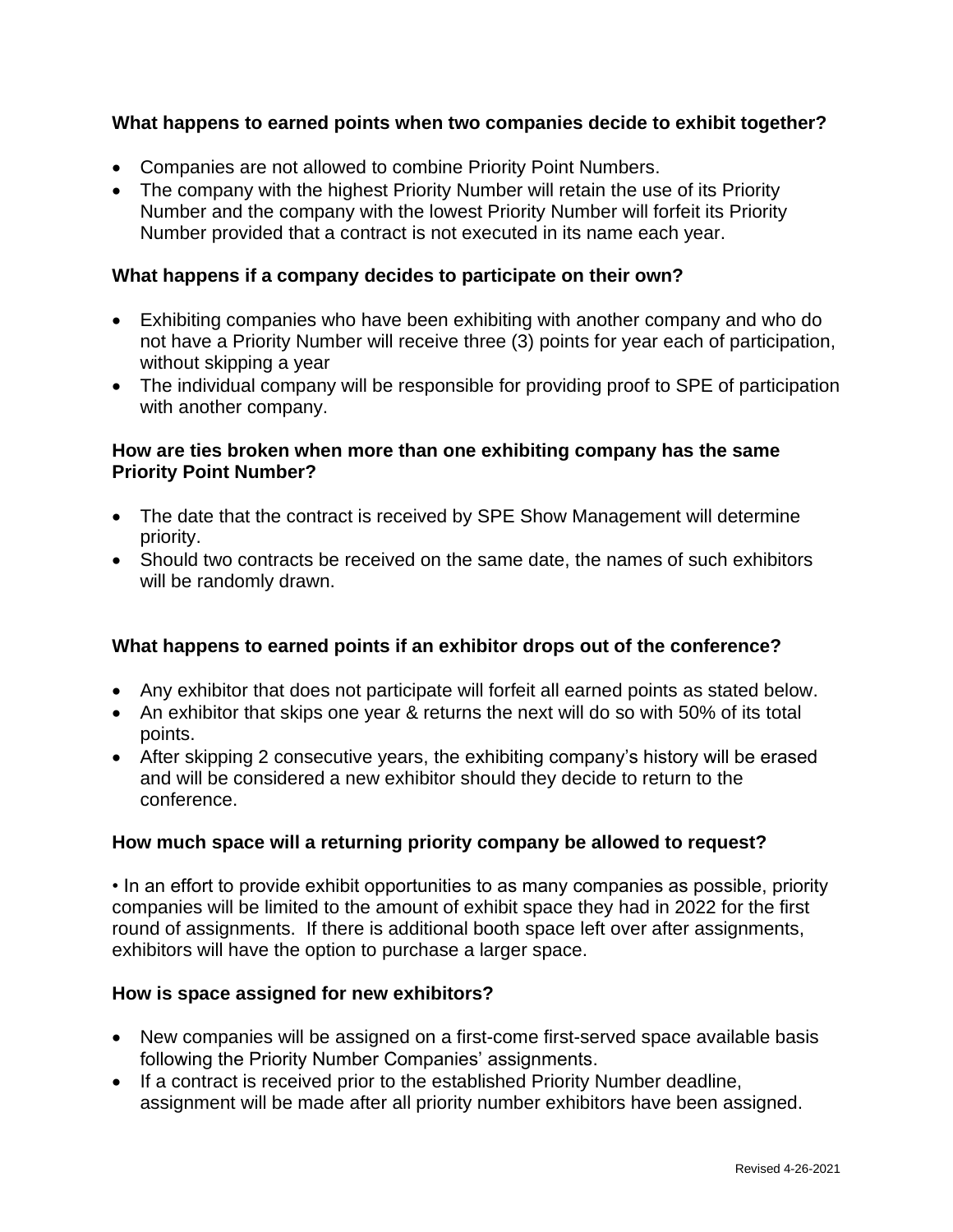- Submittal of contracts and/or deposits does not guarantee that space will be assigned.
- New companies are limited to 100 square feet of exhibit space.